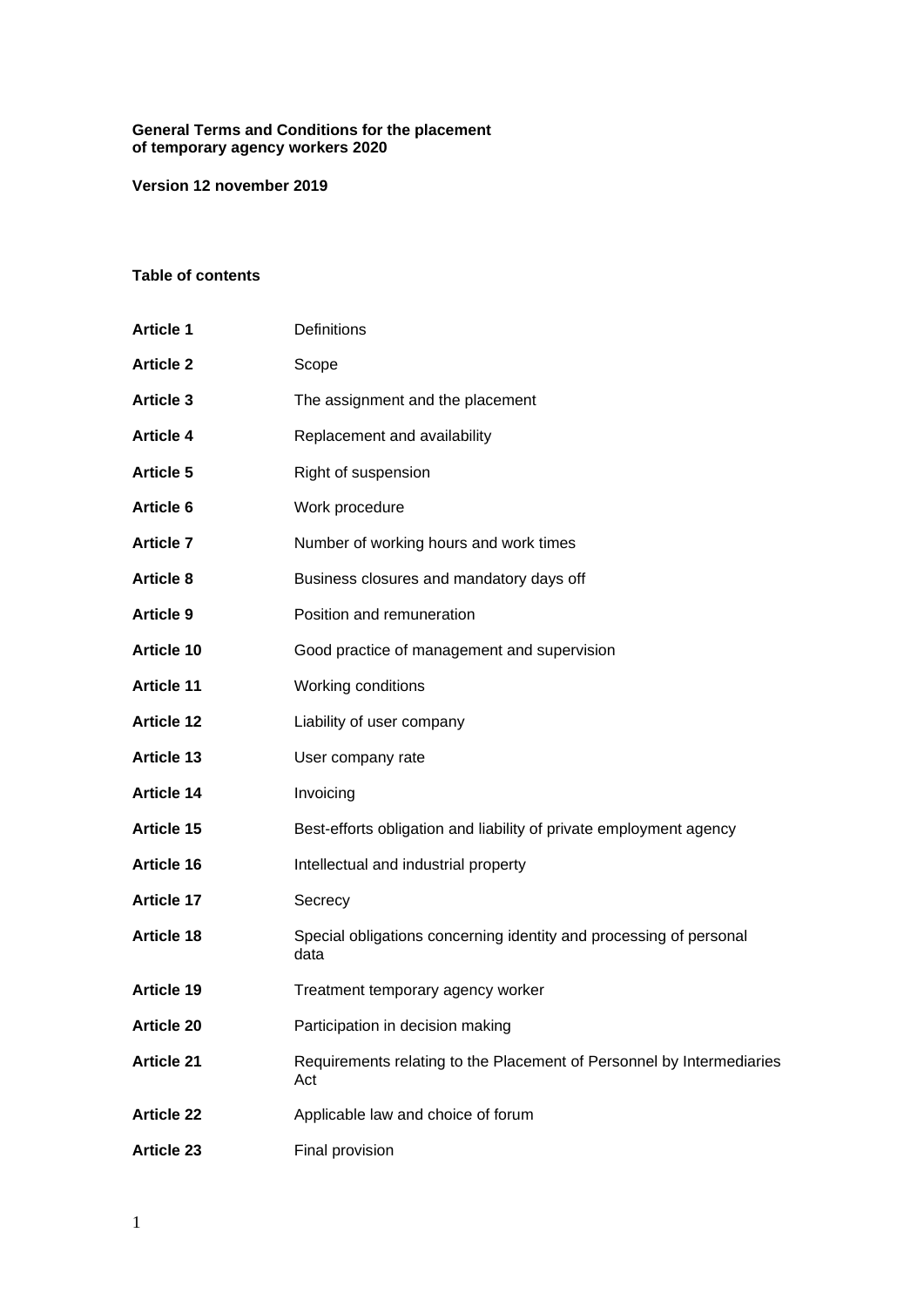## **Article 1 Definitions**

The following definitions apply in these General Terms and Conditions:

- **1. Private employment agency:** any natural person or legal entity that makes temporary agency workers available to user companies on assignment basis.
- **2. Temporary agency worker**: any natural person who has entered into an agency work employment contract as referred to in Section 7:690 of the Dutch Civil Code with a private employment agency in order to perform work for a third party under the management and supervision of that third party.
- **3. Assignment:** the agreement between a user company and the private employment agency on the basis of which a single temporary agency worker is made available to the user company by the private employment agency, as referred to in paragraph 2 of this article, in order to perform work in exchange for payment of the user company rate.
- **4. User company:** any natural person or legal entity who is party to the assignment in addition to the private employment agency.
- **5. Placement**: the employment of a temporary agency worker in the context of an assignment.
- **6. Specific flexible agency work contract**: the written provision in the employment contract between the private employment agency and the temporary agency worker and/or in the CLA (Collective Labour Agreement) stipulating that the employment contract ends by operation of law if the temporary agency worker's placement at the user company by the private employment agency ends at the user company's request (Section 7:691 (2) of the Dutch Civil Code).
- **7. CLA:** The *Collective Labour Agreement for Temporary Agency Workers* concluded between the *Algemene Bond Uitzendondernemingen* (ABU - Dutch Association of private employment agencies) on the one hand and the relevant employee organisations on the other.
- **8. User company rate**: the rate owed to the private employment agency by the user company, excluding bonuses, allowances and VAT. The rate is calculated per hour, unless stated otherwise.
- **9. Hirer's remuneration**: the hirer's remuneration as defined in the CLA.

# **Article 2 Scope**

- 1. These General Terms and Conditions apply to all assignments and other agreements between the private employment agency and the user company, as well as to all legal acts aimed at the establishment of such, including offers, proposals, quotations and price lists.
- 2. Any purchasing or other terms and conditions of the user company do not apply and are explicitly rejected by the private employment agency.
- 3. Agreements made in deviation from these General Terms and Conditions only apply if agreed upon in writing and apply exclusively for that assignment.

#### **Article 3 The assignment and the placement Assignment**

- 1. The assignment can be entered into for a definite period or indefinitely.
- 2. The assignment for a definite period is an assignment that has been entered into:
	- either for a fixed period:
	- or for a determinable period:
	- or for a determinable period that does not exceed a fixed period.

The assignment for a definite period ends by operation of law by the expiration of the agreed time period or as the result of the occurrence of a predetermined objectively determinable event.

### End of assignment

- 3. The assignment for an indefinite period ends by written cancellation with due observance of a reasonable notice period.
- 4. Every assignment ends immediately on account of cancellation at the moment that either of the parties cancels the assignment because:
	- the other party is in default:
	- the other party has been liquidated;
	- the other party has been declared bankrupt or applied for a moratorium on payments.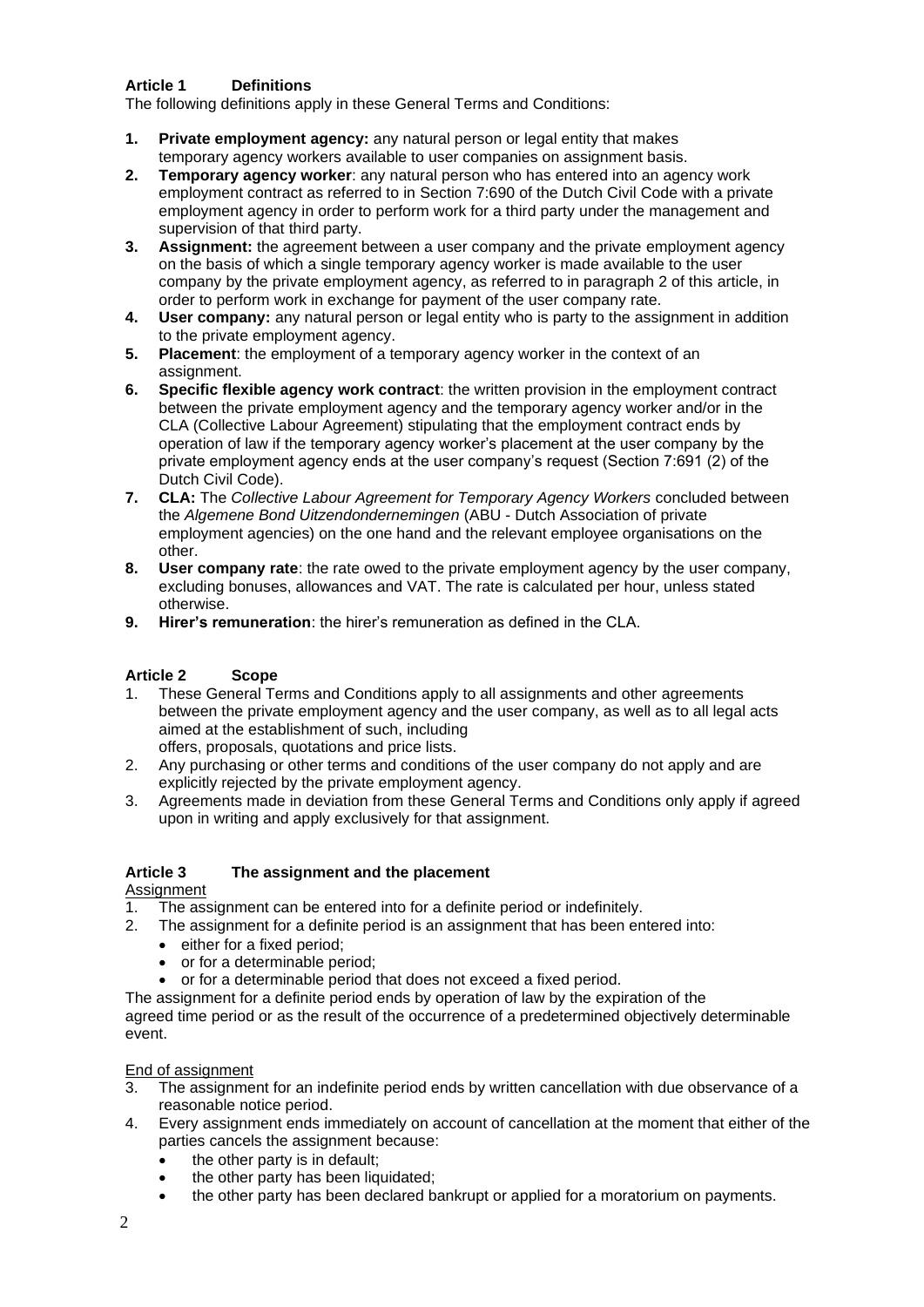If the private employment agency cancels the assignment on one of these grounds, the user company's behaviour on which the cancellation is based implies the user company's request that the placement be terminated. This does not lead to any liability on the part of the private employment agency for the damage or loss suffered by the user company as a consequence. The private employment agency's claims will become immediately payable as a result of the cancellation.

### End of placement

- 5. The end of the assignment means the end of the placement. The user company's termination of the assignment implies the user company's request to the private employment agency to terminate the current placement(s) as of the date on which the assignment is validly terminated, or the date as of which the assignment is validly dissolved.
- 6. If the specific flexible agency work contract is in effect between the temporary agency worker and the private employment agency, the temporary agency worker's placement ends at the user company's request at the moment that the temporary agency worker reports that he is unable to perform the work on account of incapacity for work. The user company will be regarded as having made this request to the extent necessary. If requested to do so, the user company will confirm this request to the private employment agency in writing.
- 7. The placement ends by operation of law if and as soon as the private employment agency can no longer provide the temporary agency worker because the employment contract between the private employment agency and temporary agency worker has ended and this employment contract is not continued in order to continue work for the same user company. The user company informs the private employment agency on time of the termination or continuation of the assignment with due observance of article 6 paragraph 1, in order to enable the private employment agency to comply correctly and fully with its obligations concerning a statutory notice period.

# **Article 4 Replacement and availability**

- 1. The private employment agency has the right at all times to replace a temporary agency worker who has been made available. This does not require the user company's consent. The user company will only refuse to cooperate in replacement on reasonable grounds. The user company will provide written justification for any such refusal if requested to do so.
- 2. The private employment agency does not fail culpably in respect of the user company and is not required to compensate any damage or costs to the user company if the private employment agency for whatever reason cannot provide or can no longer provide the user company with a (replacement) temporary agency worker in the manner and for the hours agreed on in the assignment or subsequently.

### **Article 5 Right of suspension**

- 1. The user company does not have the right to temporarily suspend the employment of the temporary agency worker in full or in part unless there is a situation of *force majeure* in the sense of Section 6:75 of the Dutch Civil Code.
- 2. In deviation from paragraph 1 of this article, suspension is possible if: this has been agreed in writing and the term for such suspension has been set down and;
	- the user company demonstrates that there is temporarily no work to be performed or that the temporary agency worker cannot be put to work and;
	- the private employment agency can successfully invoke against the temporary agency worker exclusion of the obligation to continue paying wages on grounds of the CLA.

### **Article 6 Work procedure**

- 1. Before the start of the assignment, the user company will provide the private employment agency with the information necessary for the placement, including an accurate description of the position, job requirements, work times, number of working hours, activities, workplace, working conditions and envisioned term of the assignment.
- 2. With reference to the information provided to it by the user company and its awareness of the capacities, knowledge and skills of the (candidate) temporary agency workers eligible for placement, the private employment agency will decide which (candidate) temporary agency workers it will propose to the user company for performance of the assignment. The user company has the right to reject the proposed (candidate) temporary agency worker, which means the placement of the proposed (candidate) temporary agency worker will not go ahead.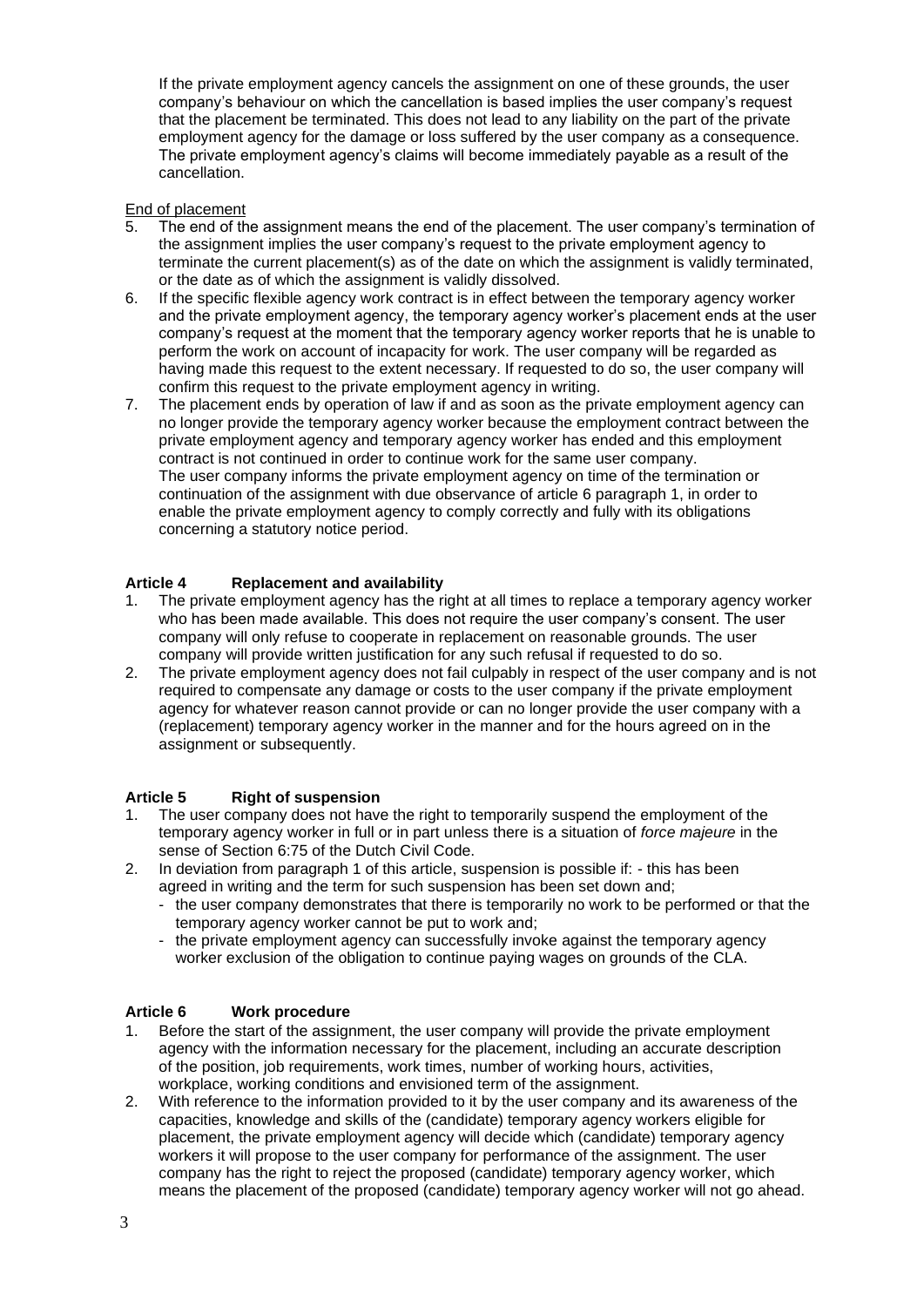- 3. The private employment agency does not fail culpably in respect of the user company if the contacts between the user company and private employment agency prior to a potential assignment, including a concrete request from the user company for placement of a temporary agency worker, for whatever reason do not result in the actual placement of a temporary agency worker or do not result in this within the period desired by the user company.
- 4. In the event the private employment agency requires information from the user company within the context of compliance with its obligations under the law or the CLA, the user company will provide this information to the private employment agency free of charge upon first request.

### **Article 7 Number of working hours and work times**

- 1. The number of working hours and the actual work times of the temporary agency worker at the user company are set down in the assignment or agreed on otherwise. The number of working hours, the breaks and the work and rest times of the temporary agency worker will be the same as the usual hours and times at the user company, unless agreed otherwise. The user company guarantees that the number of working hours and the work and rest times of the temporary agency worker satisfy the legal requirements. The user company ensures that the temporary agency worker does not exceed the work times permitted by law and the agreed number of working hours.
- 2. The temporary agency worker's vacation time and leave will be arranged in accordance with the law and the CLA.

### **Article 8 Business closures and mandatory days off**

1. When the assignment is entered into, the user company must inform the private employment agency about any business closures and mandatory collective days off during the course of the assignment, so that, if possible, the private employment agency can have this included in the employment contract with the temporary agency worker. If a plan to schedule a business closure and/or mandatory collective days off becomes known after the assignment has been entered into, the user company must inform the private employment agency about this as soon as it is known.

### **Article 9 Position and remuneration**

- 1. Before the start of the assignment, the user company will provide the description of the position to be performed by the temporary agency worker, the corresponding scale and information on all elements of the hirer's remuneration (in terms of amount and time: only if and to the extent known at that point) to the private employment agency.
- 2. The remuneration of the temporary agency worker, including any bonuses and allowances, will be determined in accordance with the CLA (including the provisions on the hirer's remuneration) and the applicable legislation and regulations, with reference to the job description provided by the user company.
- 3. If it emerges at any time that this job description and the corresponding scale do not match the actual position performed by the temporary agency worker, the user company will immediately provide the private employment agency with the correct job description and corresponding scale. The temporary agency worker's remuneration will be redetermined with reference to the new job description. The job description and/or scale may be adjusted during the assignment, if the temporary agency worker has a claim to this adjustment within reason by invoking legislation or regulations and/or the CLA. If the adjustment results in a higher remuneration, the private employment agency is entitled to correct the temporary agency worker's remuneration and the user company rate accordingly. The user company owes this corrected rate to the private employment agency as from the moment the temporary agency worker is entitled to the higher remuneration on the basis of legislation and regulations and/or the CLA.
- 4. The user company will notify the private employment agency about any changes to the hirer's remuneration and about any initial wage increases determined in good time and in any event immediately when these become known. This paragraph does not apply if and for as long as the temporary agency worker is paid in accordance with the CLA remuneration for the allocation group.
- 5. If and insofar as a remuneration is determined for the temporary agency worker due to the fact that he cannot be classified, the user company will inform the private employment agency on time and in any event immediately when a change to the user company's job classification system becomes known, when this change means that the position held by the temporary agency worker could or should have been classified in the user company's job classification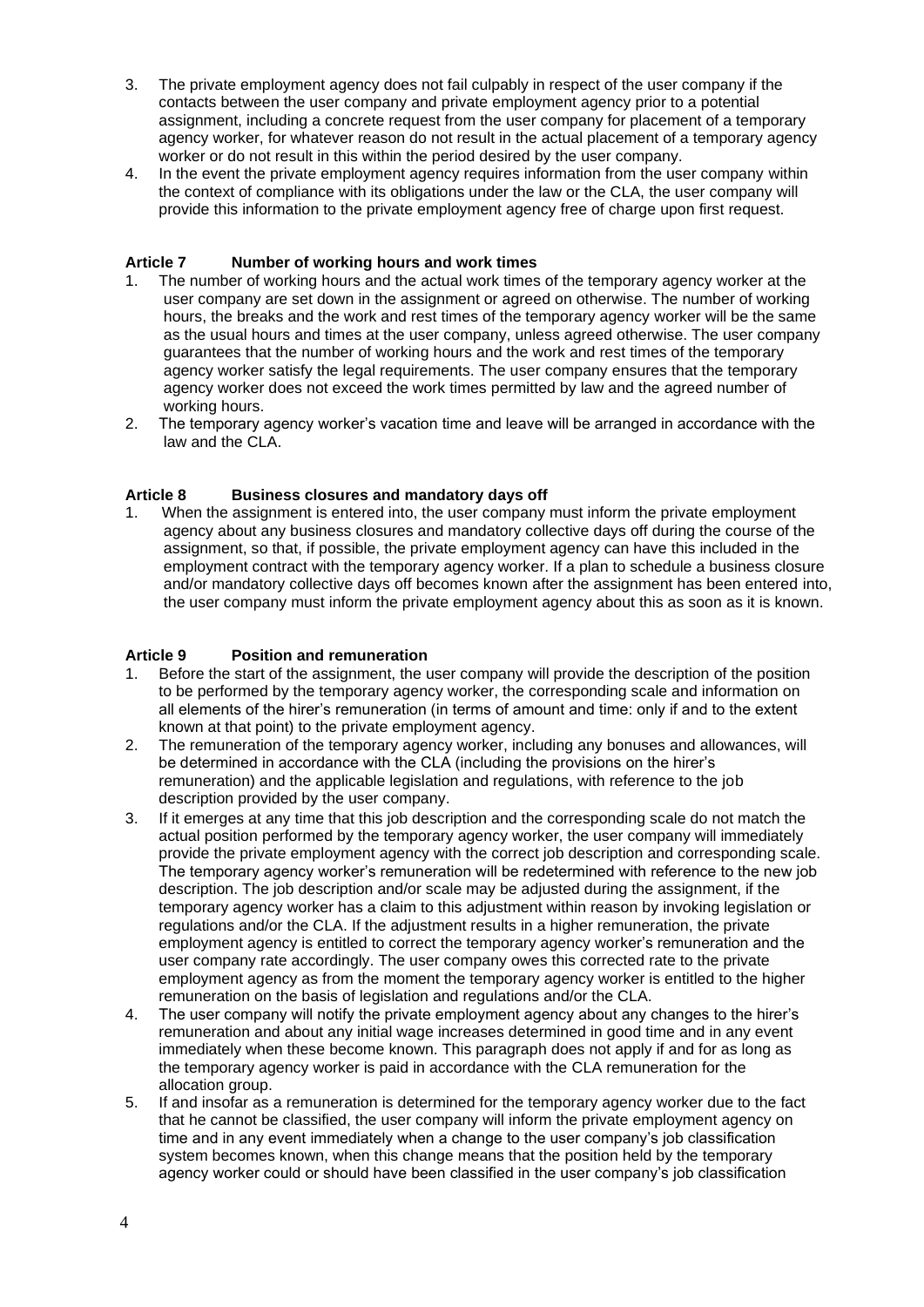system as yet. The remuneration and the user company rate are adjusted in accordance with paragraph 3 of this article if this is the case.

6. Allowances and additional payments for overtime, travel hours/travel time, physically strenuous circumstances, shift work, irregular hours, at special times or on special days (including public holidays), shifted hours and/or stand-by duty or on-call duty, are paid in accordance with the ABU CLA and/or other applicable terms and conditions of employment and are charged to the user company.

### **Article 10 Good practice of management and supervision**

- 1. When managing and supervising the temporary agency worker, as well as in relation to the performance of the work, the user company will treat the temporary agency worker in the same careful manner as it is required to treat its own employees.
- 2. If it has not obtained permission to do so, the user company is not permitted to in turn 'loan' the temporary agency worker to a third party for the performance of work under the management and supervision of that third party. Third party is also defined as a natural person or legal entity with which the user company is affiliated in a group.
- 3. The user company may only put the temporary agency worker to work in deviation from the provisions stipulated in the assignment and terms and conditions if the private employment agency and temporary agency worker have agreed to this in writing in advance.
- 4. A Netherlands-based user company may only put the temporary agency worker to work abroad for a definite period on condition that the user company has organised the management and supervision and this employment has been agreed on in writing with the private employment agency and with the temporary agency worker.
- 5. The user company will compensate the temporary agency worker the loss he has suffered as a result of the fact that an item belonging to him and used in the context of the assigned work has become damaged or destroyed.
- 6. To the extent possible, the user company will insure itself adequately against liability on grounds of the provisions in this article. At the private employment agency's request, the user company will submit proof of insurance.

# **Article 11 Working conditions**

- 1. The user company declares it is aware of the fact that it is regarded as the employer under the Working Conditions Act. The user company is responsible to the temporary agency worker and the private employment agency for compliance with the obligations arising from Section 7:658 of the Dutch Civil Code, the Working Conditions Act and the related regulations in the area of workplace safety, health, wellbeing and good working conditions in general.
- 2. The user company is required to provide the temporary agency worker and the private employment agency in good time, at the latest one working day before the start of the work, with written information on the professional qualifications required and the specific characteristics of the job to be performed. The user company will actively provide the temporary agency worker with information on the Risk Inventory and Evaluation (RIE) used at the company.
- 3. If the temporary agency worker suffers an industrial accident or work-related illness, the user company will, if required by law, notify the competent authorities about this immediately and ensure that a written report is drawn up without delay. The report must document the details of the industrial accident or work-related illness such that it can be gathered with a reasonable degree of certainty whether and to what extent the industrial accident or work-related illness is the result of the fact that insufficient measures had been taken to prevent the industrial accident or work-related illness. The user company will inform the private employment agency as soon as possible about the industrial accident or work-related illness and provide a copy of the report it has prepared.
- 4. The user company will compensate the temporary agency worker all damage or loss that the temporary agency worker suffers in the performance of his work, if and insofar as the user company is liable for that on grounds of Section 7:658 and/or Section 7:611 and/or Section 6:162 of the Dutch Civil Code.
- 5. The user company will insure itself adequately against liability on grounds of the provisions in this article. At the private employment agency's request, the user company will submit proof of insurance.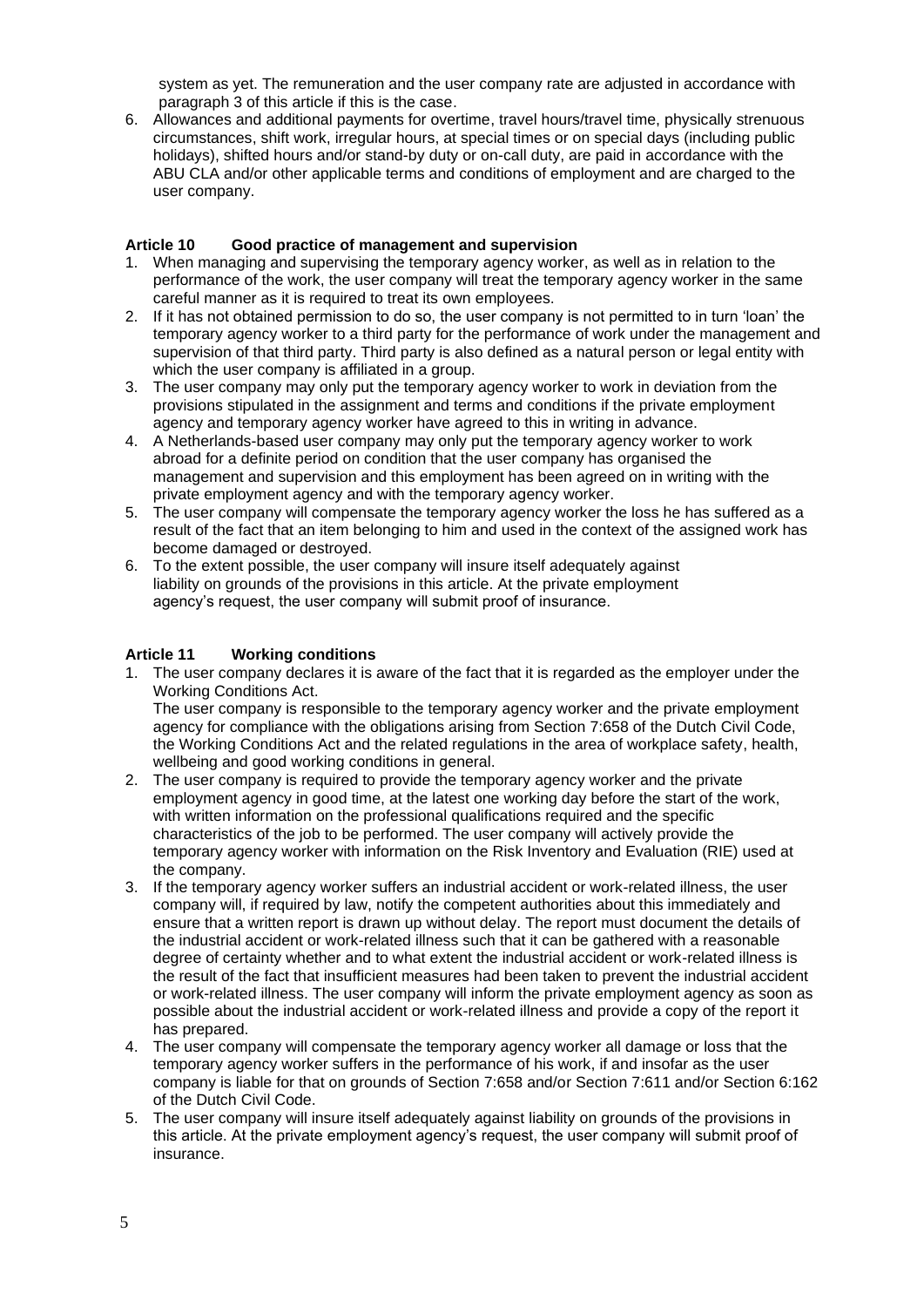### **Article 12 Liability of user company**

1. Any user company that fails to comply or fails to properly comply with the obligations arising for it under these General Terms and Conditions, the assignments and/or other agreements is required to compensate all damage or loss this gives rise to for the private employment agency. The provisions in this article apply generally, both (if necessary additionally) with regard to matters in which the compensation obligation has already been arranged for separately in these General Terms and Conditions, the assignments and/or other agreements as well as with regard to matters where that is not the case.

# **Article 13 User company rate**

- 1. The user company rate owed by the user company to the private employment agency is charged for the hours worked by the temporary agency worker and/or (if this number is higher) the hours to which the private employment agency is entitled based on the General Terms and Conditions, assignments and/or other agreements and/or additional payments owed by the private employment agency to the temporary agency worker. The user company rate is multiplied by the expense allowances the private employment agency owes the temporary agency worker. VAT is charged on the user company rate or the allowances.
- 2. The private employment agency has the right to adjust the user company rate during the term of the assignment if the costs of the temporary agency work increase:
	- as a result of an amendment of the CLA or the wages regulated therein or a change to the CLA and/or employment conditions scheme or wages regulated therein applicable at the user company;
	- as a result of amendments in or prompted by legislation and regulations, including amendments in or prompted by the social and tax legislation and regulations, the CLA or any binding regulation;
	- as a result of a (periodic) wage increase and/or a (one-off) mandatory payment arising from the CLA, the collective labour agreement and/or working conditions scheme in effect at the user company and/or legislation and regulations.
- 3. If the user company does not consent to payment of the adjusted user company rate pursuant to paragraph 2 and/or article 9, this implies the user company's request to terminate the placement.
- 4. The private employment agency will notify the user company of any adjustment of the user company rate as soon as possible and confirm this change in writing to the user company.
- 5. If the remuneration has been set too low for any reason that can be attributed to the user company, the private employment agency has the right, even after the fact and with retrospective effect, to determine the remuneration and to adjust and charge the user company rate accordingly with retrospective effect. The private employment agency may also charge the user company the amount underpaid by the user company as a result and the costs incurred by the private employment agency as a consequence.

### **Article 14 Invoicing**

- 1. Invoicing takes place based on the time registration method agreed on with the user company, with due observance of these General Terms and Conditions, the assignments and/or other agreements.
- 2. If no method for time registration has been agreed on, hours will be recorded using billing forms approved in writing by the user company. The user company and private employment agency may agree that the hours will be recorded using a time registration system, an electronic and/or computerised system or by means of overviews prepared by or for the user company.
- 3. The user company will ensure correct and full time registration and is required to supervise or have it supervised that the data contained therein in relation to the temporary agency worker is correct and truthfully reported, such as: the temporary agency worker's name, the number of hours worked, overtime, irregular hours and shift hours worked, the other hours for which the user company rate is owed pursuant to these General Terms and Conditions, the assignments and/or other agreements, any bonuses and any actual costs incurred.
- 4. If the user company provides the time records, it must ensure that the private employment agency has access to these time records immediately after the temporary agency worker has completed a working week. The user company is responsible for the way in which the time records are provided to the private employment agency.
- 5. Before the user company delivers the time records, it must give the temporary agency worker the opportunity to check them. If and insofar as the temporary agency worker disputes the data contained in the time records, the private employment agency has the right to determine the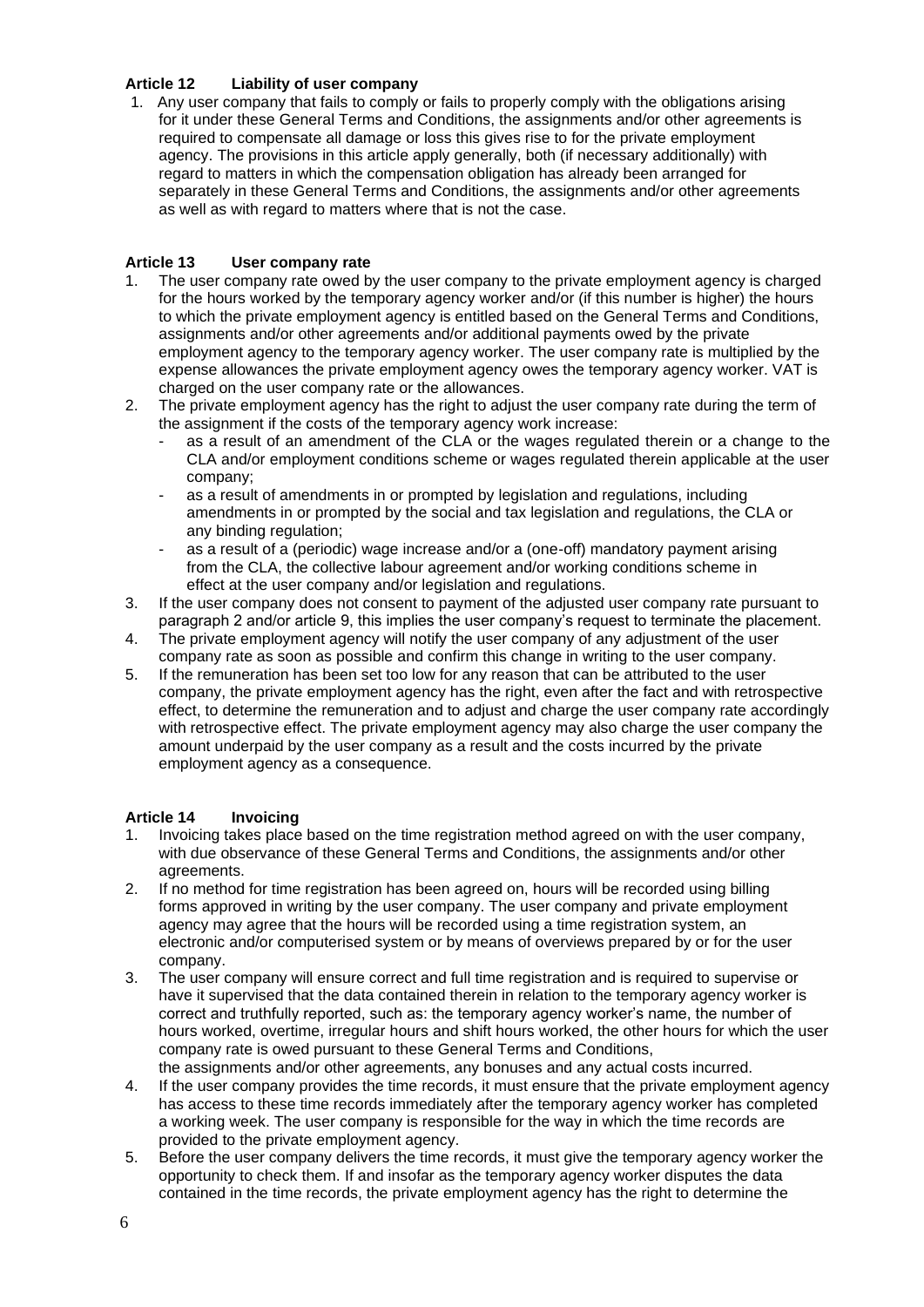hours and costs in accordance with the temporary agency worker's report, unless the user company can demonstrate that the data it has recorded is correct. At the private employment agency's request, the user company provides insight into the user company's original time records and the user company provides a copy thereof.

6. If the time registration takes place by billing forms submitted by the temporary agency worker, the user company retains a copy of the billing form. In the event of any discrepancy between the billing form that the temporary agency worker submits to the private employment agency and the copy kept by the user company, the billing form that the temporary agency worker has submitted to the private employment agency serves as full evidence for the invoicing, unless the user company produces evidence to the contrary.

### **Article 15 Best-efforts obligation and liability of private employment agency**

1. The private employment agency is required to endeavour to perform the assignment properly. If and insofar as the private employment agency fails to satisfy this obligation, the private employment agency is required to compensate the damage or loss arising for the user company as a consequence, provided the user company submits a written complaint on the matter to the private employment agency as soon as possible, though no later than three months after this damage or loss occurred or became known, and demonstrates that the damage or loss was the direct result of a culpable failure on the part of the private employment agency.

### **Article 16 Intellectual and industrial property**

- 1. At the user company's request, the private employment agency will have the temporary agency worker sign a written statement to ensure or promote - to the extent necessary and possible - that all intellectual and industrial property rights to the results of the temporary agency worker's work belong or will be transferred to the user company. If the private employment agency owes the temporary agency worker compensation in connection with this or must incur other costs, the user company owes the private employment agency the same compensation or the same costs.
- 2. The user company is free to directly enter into an agreement with the temporary agency worker or present him with a statement to sign in relation to the intellectual and industrial property rights referred to in paragraph 1 of this article. The user company will notify the private employment agency of its intention to do this and provide the private employment agency with a copy of the relevant agreement/statement it has drawn up.
- 3. The private employment agency is not liable to the user company for any fine or penalty incurred by the temporary agency worker or any damage or loss suffered by the user company as a result of the fact that the temporary agency worker invokes any right of intellectual and/or industrial property.

# **Article 17 Secrecy**

- 1. The private employment agency and user company will not disclose to third parties any confidential information from or about the other party, about its activities or about its business relations which has come to its attention pursuant to the assignment, unless and in that case only to the extent disclosure of this information is necessary in order to properly perform the assignment or if required to do so on grounds of a legal requirement.
- 2. At the user company's request, the private employment agency will require the temporary agency worker to observe secrecy concerning everything he becomes aware of in performing the work, unless the temporary agency worker is subject to a legal requirement to disclose the information.
- 3. The user company is free to directly require the temporary agency worker to observe secrecy. The user company will notify the private employment agency of its intention to do this and provide the private employment agency with a copy of the relevant statement/agreement it has drawn up.
- 4. The private employment agency is not liable for any fine, penalty or any damage on the part of the user company resulting from the temporary agency worker's breach of a duty of secrecy.

### **Article 18 Special obligations concerning identity and processing of personal data**

1. The user company to which the private employment agency makes a temporary agency worker available verifies and determines the identity of the temporary agency worker in accordance with the applicable legislation and regulations, including but not limited to the Foreign Nationals (Employment) Act (Wav), Salaries Tax Act and the Compulsory Identification Act. The user company will also comply with its administration and retention obligations in this connection.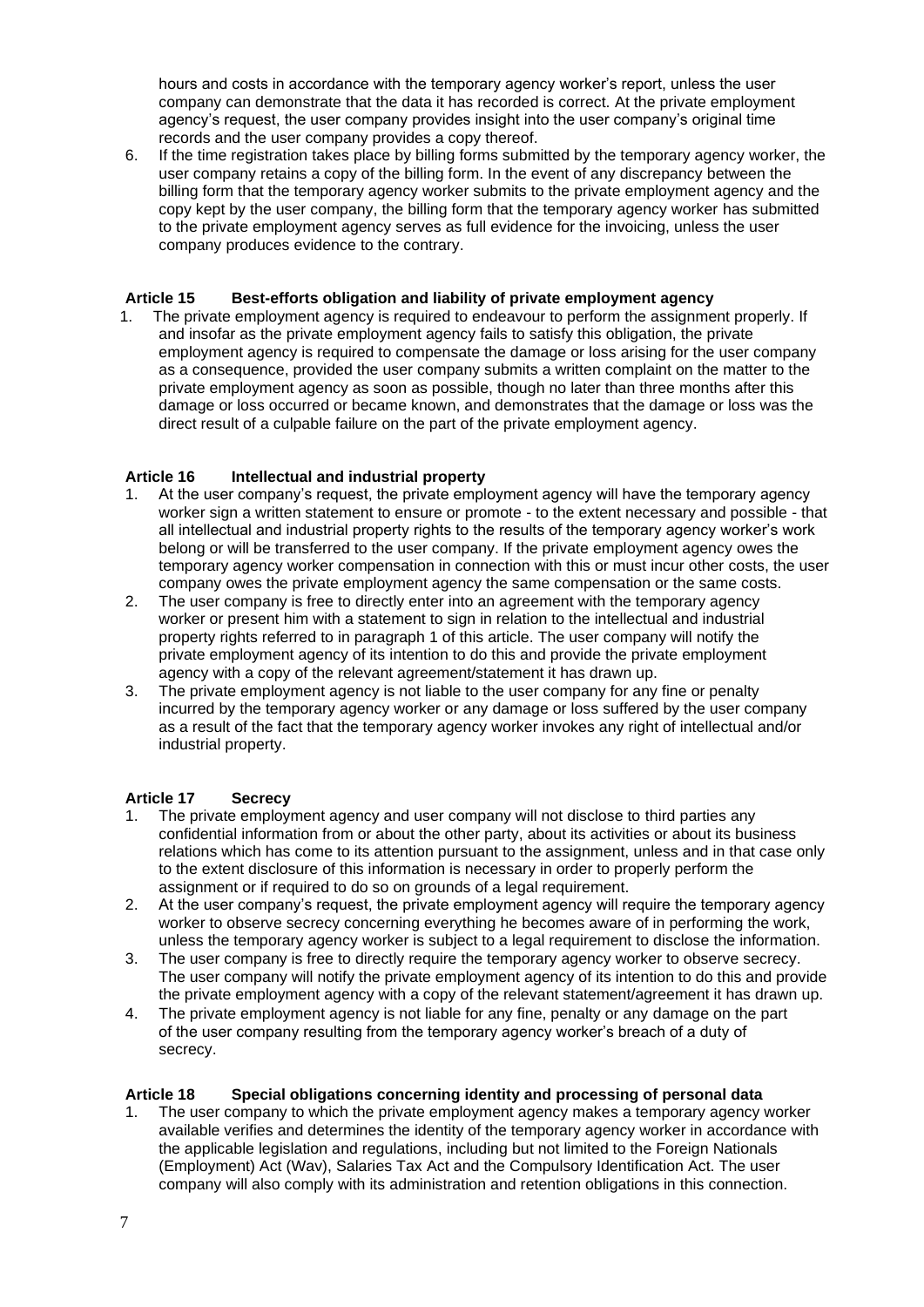- 2. The user company declares expressly with respect to foreign nationals that it is familiar with the Wav, comprising among other things that the user company must receive from the foreigner a copy of the document referred to in Section 1 (1) to (3) of the Compulsory Identification Act before such a foreign national commences working. The user company is responsible for carefully checking this document and uses it to ascertain the foreigner's identity and will keep a copy of the document in its records. The private employment agency is not responsible or liable for any penalty imposed on the user company in the context of the Wav.
- 3. The user company declares expressly that it is familiar with the applicable legislation and regulations concerning the processing of personal data. The private employment agency and the user company will enable each other to comply with the abovementioned legislation. In any event, the user company will only use personal data obtained via the private employment agency for the purpose for which they were obtained, it will not store these for longer than allowed under legislation and regulations and will arrange for adequate security of these personal data.

# **Article 19 Treatment temporary agency worker**

- 1. The user company and private employment agency will not make any prohibited distinction on grounds of religion, personal convictions, political opinion, gender, race, nationality, sexual orientation, civil status, disability, chronic illness, age or any other grounds. The user company and private employment agency will exclusively stipulate or take into account requirements that are relevant for the position when awarding or performing the assignment and in the selection and treatment of temporary agency workers.
- 2. The user company is familiar with the legislation pertaining to whistle-blowers and guarantees that the temporary agency worker will have access to the whistle-blowers' scheme in the same way as its own employees provided the user company has such a scheme or such a scheme applies to it.
- 3. If the user company has a complaints procedure concerning the treatment of employees it will guarantee that the temporary agency worker will have access to this complaints procedure in the same way as its own employees. This only concerns complaints that do not concern good employment practices on the part of the private employment agency. All of the above insofar as there are no other statutory obligations.

### **Article 20 Participation in decision making**

- 1. The user company is required to give the temporary agency worker who is a member of the private employment agency's works council or of the user company's works council the opportunity to exercise these participation rights in accordance with legislation and regulations.
- 2. If the temporary agency worker exercises employee participation in the user company's organisation, the user company also owes the user company rate for the hours during which the temporary agency worker performs or receives employee participation-related activities or training during working hours.
- 3. The user company declares it is aware of its duty of disclosure on grounds of the Works Councils Act (hereinafter: WOR - Wet op de Ondernemingsraden) concerning the (expected) use of temporary agency workers in its organisation. If and to the extent that the user company wishes to use information provided or to be provided by the private employment agency for the purposes of fulfilling this duty of disclosure, this provision of information will not go beyond what is required by the WOR.

### **Article 21 Requirements relating to the Placement of Personnel by Intermediaries Act**

- 1. The user company declares it is explicitly aware of Section 8b of the Placement of Personnel by Intermediaries Act and ensures that temporary agency workers have the same access to the company facilities or services in its organisation, in particular canteens, childcare and transport facilities, as the employees who are employed by its organisation in the same or similar positions, unless the different treatment is justified for objective reasons.
- 2. The user company declares that it is explicitly aware of Section 8c of the Placement of Personnel by Intermediaries Act and ensures that vacancies at its organisation are clearly brought to the attention of the temporary agency worker in good time, so that he has the same chances of a permanent employment contract as the employees of that organisation.
- 3. The user company declares expressly that it is familiar with Section 10 of the Placement of Personnel by Intermediaries Act. The private employment agency is not allowed to place employees with the user company or in that section of the user company's business in which a